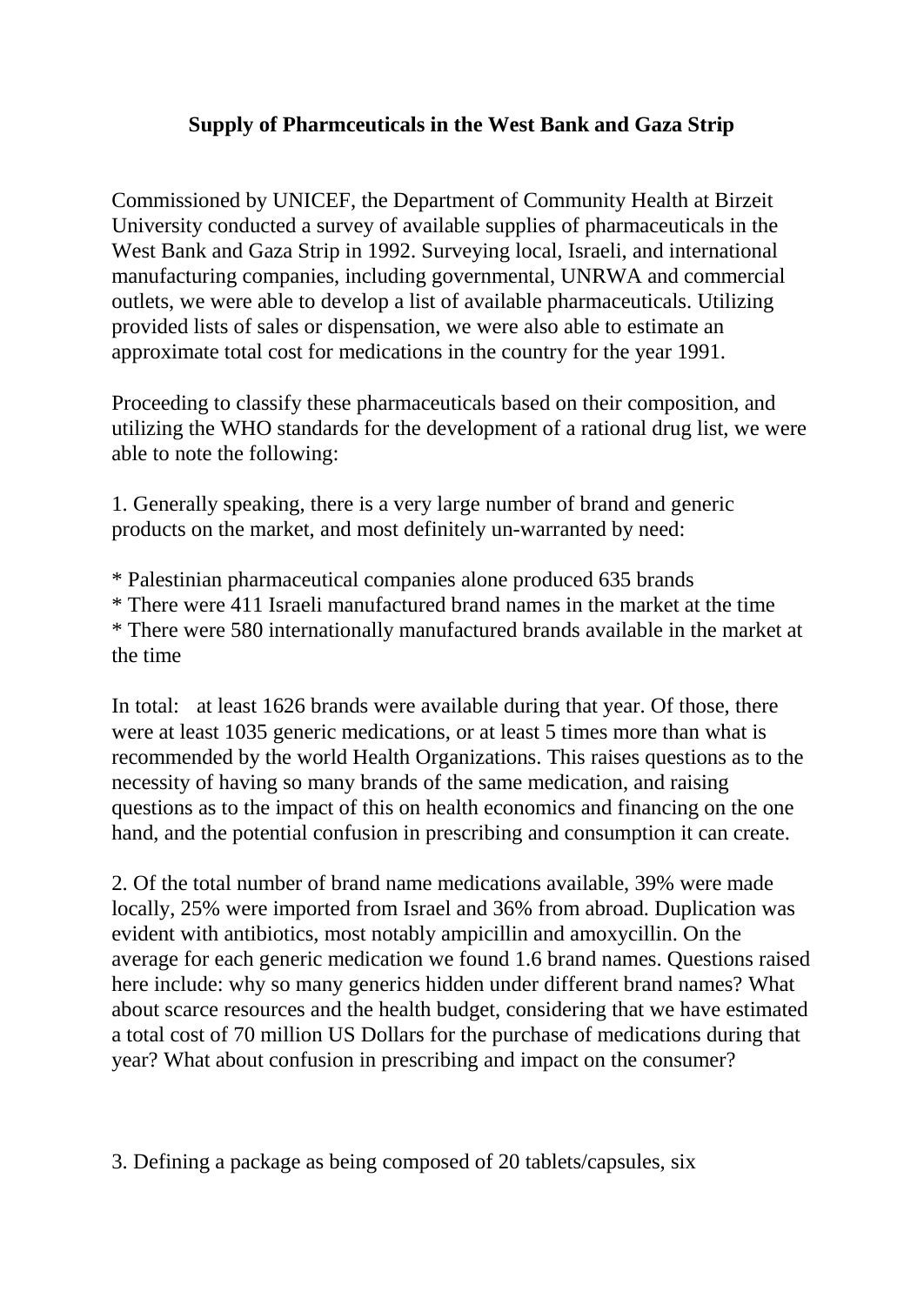suppositories, five injections or one bottle of drops or liquid, at least 25 million packages, or over 500 million tablet/capsule equivalents, were sold/dispensed in the area during 1991. That is, average sales/consumption was found to be at least 12 packages - or 250 tablet/capsule equivalents- per person per year. The question is: is this consumption/sale necessary? What does this do to the individual family budgets? To the economy? What about un-necessary use and side effects?

4. Although WHO and other world authorities on the manufacturing and use of drugs do not recommend the production of fixed dose combination drugs, because of potential therapeutic problems as well as cost, nevertheless, we found the medication market in the country full of fixed does combinations:

\* Of the total brands produced by the local industry, 49% were composed of fixed dose combinations

\* Of the total sales if Israeli brands, 36% were composed of fixed dose combinations

\* of the total sales of international brands, 35% were composed of fixed dose combination

Overall, 41% of all available medications in the country were found to be of the fixed- dose combination. Yet, 97% of the Essential Drug List produced by WHO are single ingredient medications.

It should be mentioned here that, other than un-necessary costs because fixed dose combinations are more expensive than single active ingredient products, some of the fixed dose combinations available in this country are irrationally mixed and are a potential hazard to the health. For instance:

a. Antibiotics are mixed with corticosteroids, where the corticosteroids are known to potentially mask the side effects of antibiotics. Mixing them is bad practice

b. Expectorants are mixed with antitussives, when one compound counteracts the effects of the other and therefore makes an irrational combination

c. Hypnotics are mixed with muscle relaxants and narcotics, posing the potential problem of potentiating side effects

d. Different vitamins are mixed together in irrational combinations and with highly questionable dosages.

The question that must be raised is: why produce and prescribe fixed dose? Is it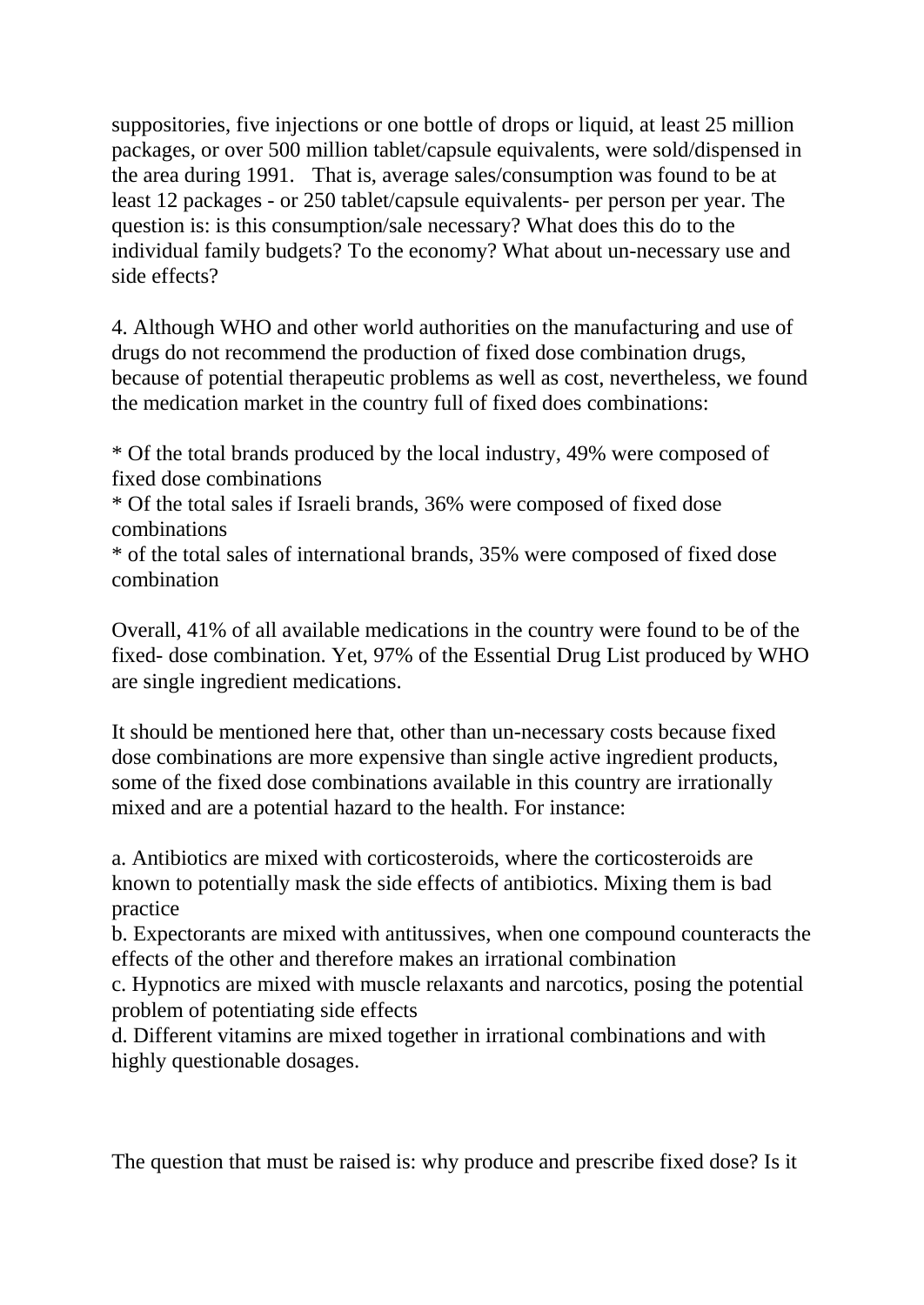because we are used to doing it without thinking, when, clearly, their utility is very limited and there cost adds substantially to the health care costs of the country, let alone the problem of potentiating side effects?

5. The question of un-necessary consumption of useful but potentially dangerous medications was also raised by examining lists of the most commonly sold medications in the country.

\* For the local industry, the singlemost commonly sold consumed medication was antibiotics, with a high of 23% of the total sales, followed by analgesics, with 14% of total sales, 12% for dermatological preparations, 9% for non-steroidal anti-inflamatory agents , 5% for cough and cold medications, 5% for nutritional supplements, eye, nose and ear drops respectively, 4% for antispasmodics and 2% for antacids and antihistamines, antihypertensives, asthma preparations and ulcer medications.

\* For the Israeli industry, the single most commonly sold/consumed medication was nutritional supplements with 20%, followed by antibiotics, with 12%, analgesics with 12%, cardiovascular drugs with 8%, laxatives with 6%, and NSAID's with 5%.

\* For the international products, the singlemost commonly sold/consumed medication was dermatologic preparations with 15% of the total sales, followed by 10% for antibiotics, 8% for nutritional supplements, 6% for hormones and ENE drops, 5% for cardiovascular medications and cough and cold mixtures and 4% antihypertensive medications.

That is... these results raise a few key questions:

a. Are we prescribing/consuming antibiotics rationally? How does this very high level of use of antibiotic affect the problem of increasing resistance? How does this affect national health expenditure? Can we afford such practices? And how does this eventually affect the patient? Is this good practice?

b. Why are we prescribing medications with an acknowledged limited utility such as nutritional supplements, in such high quantities unwarranted by good medical practice? What does this do to the national level of expenditure on health?

4. Finally, among the many other questions raised by this study, the question of the production and consumption of banned and un-necessary medications was raised:

There were several chemical compounds that are banned in different parts of the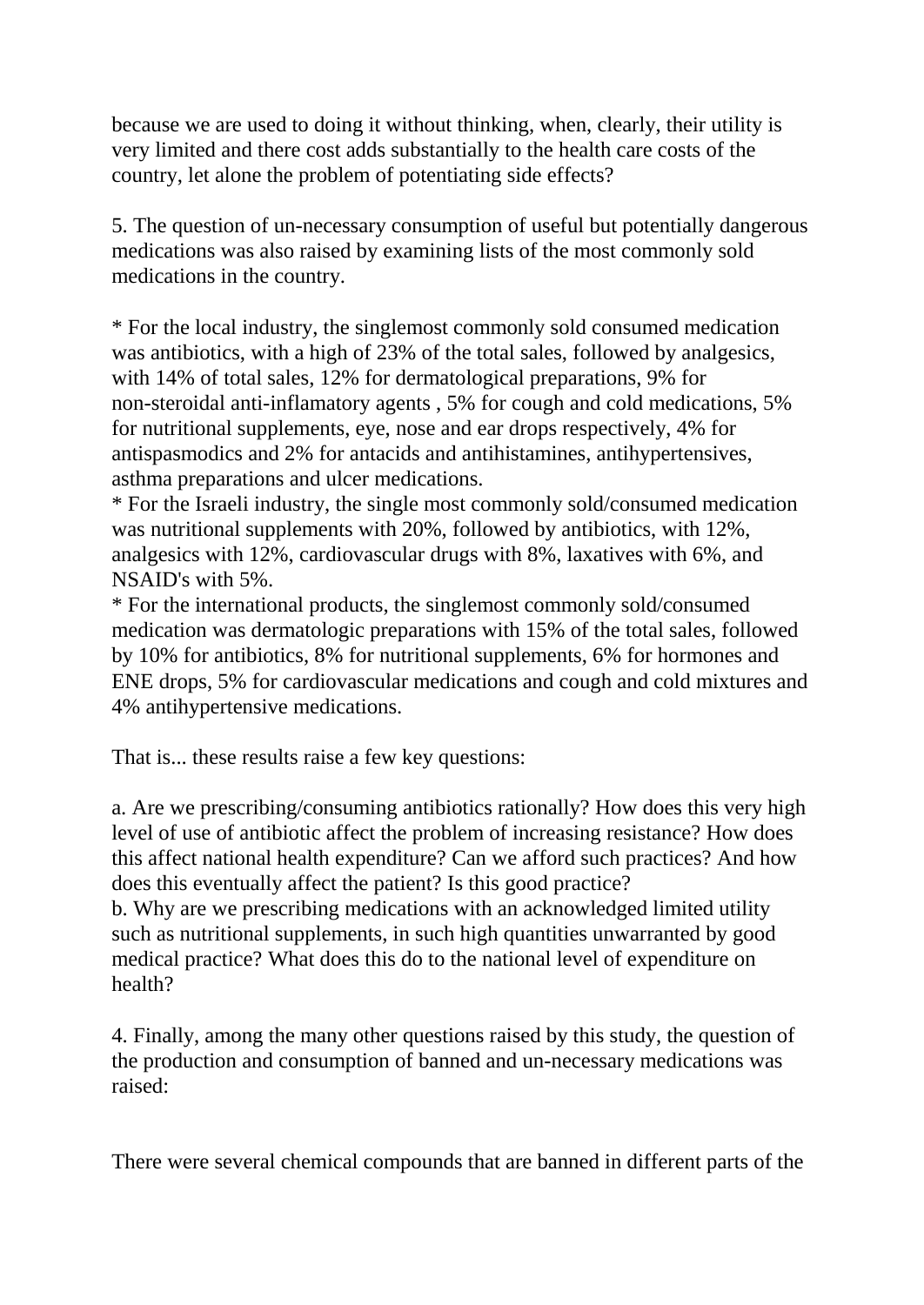world and considered dangerous and that continue to be used as medications locally, sometimes in alarming quantities:

a. Dipyrone or novaminsulfone (antipyretic analgesic). Over 4.4 million tablets of this dangerous medication were sold/consumed during 1991 b. The quinolines: clioquinol, iodochorohydroxyquine and di-iodohydroxyquinoline(anti-diarrhoeals). These dangerous medications associated with severe neurological sequale, and un-documented efficacy, where WHO warns against there use, and where they are banned in many parts of the world, are heavily used locally: with 100000 packages sold during 1991. c. Opiates and anti-motility agents, such as diphenoxylate and loperamite, and wrongly used for the treatment of diarrhoea. WHO maintains that they can be very dangerous and that they are of no use in the prevention and treatment of dehydration. Yet 14000 packages were sold/consumed during the year d. Furazolidine: again for the treatment of diarrhoea, with no established use and potentially harmful

e. Chloramphenicol: again 650000 capsules sold during a year, totally unjustified by very specific and selected use of this medication with dangerous side effects f. The butazones: such as oxyphenbutazone and phenylbutazone. Can cause fatal blood complications, banned in many countries, but with 92800 packages sold here during 1991.

The question is: why are we contributing to the ill health of people and burdening the individual and national budgets with these dangerous expenditures? Is this what good medical practice indicates? Is it not our duty, after all the oaths we have taken, to inform ourselves regularly and maintain the utmost care when prescribing and dispensing these dangerous drugs?

In summary, then, there is a pressing need to develop adequate rational drug use and manufacturing policies for this country today:

1. On the one hand, the local industry must be strengthened through upgrading, quality control and the production of rationally mixed and useful medications. At the moment, the industry packages and mixes medication. We desperately need upgrading that would allow for synthesis as well, difficult and gradual as it may be. This is needed in order to assist in the improvement of the health of people through the production of needed, and rationally mixed medications, maintaining costs at the lowest levels possible. But it is also needed in order to gradually decrease our dependence on the outside world and begin to build a

national industry that would not only contribute to the health sector but to the economy as a whole as well.